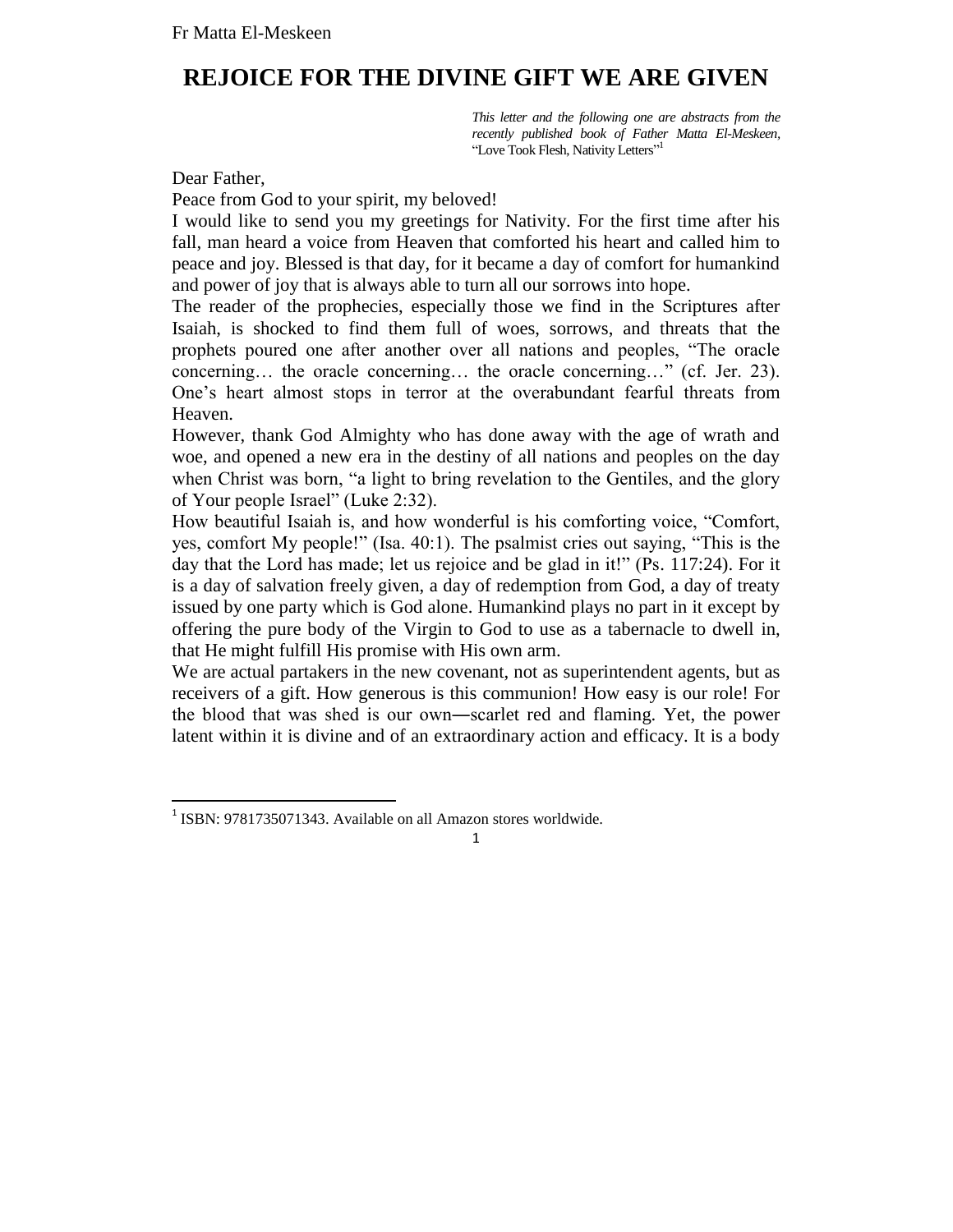and blood that bears our own weakness, and alongside it, the power of our salvation.

Look up to Bethlehem and ponder. The born Babe is your own Son and Lord. He bears your nature. It is He who sanctifies and redeems it.

Today our nature has been donned with divinity, and divinity has been clothed with our nature.

Today weakness has been turned into strength, and sin has dwindled to be replaced by eternal righteousness.

Farewell!

January 7, 1969

## **Love took Flesh**

Dear Father,

Peace from God to your spirit, my beloved!

I send you Nativity greetings, gentle like a breeze in which the voice of the Fatherly love was heard in Bethlehem harmonically chanted by the angels. What a refreshing and lifegiving voice it was, that quickened the dead, despondent humanity! The voice was not a message but a body in which all the mercies of God were revealed. The body carried His compassion and forgiveness for all the sins that He had forbore for so long in patience and long-suffering beyond comprehension. Such was the baby Jesus lying in a manger which was the pledge of the Cross that took place in its due time. Such is Jesus, who was born to die for us. Love took flesh; sacrifice became a body. When the Father's love for sinners united with the Son's love for the Father, Christ was born.

Today, after the sterility of spirit that had befallen our two ancestors, humanity has become fertile. Today has been born to humanity a Son who is called an everlasting God. Today we celebrate the birth of the first-fruit of humanity, the first-born among many brethren, the head of the spiritual Church that fills Heaven. He is the sole Mediator between us and the Father, for He is our brother and the Son of God at one and the same time. He is able in all veracity, aptness, and worthiness to intercede for any guilt or weakness on our part; for He has deigned to bear all of our sin before the Father and the angels, and to accept in its stead reproach and punishment. After purifying our nature, He donned us with His pure body that we might appear in it before the Father―blameless and without blemish.